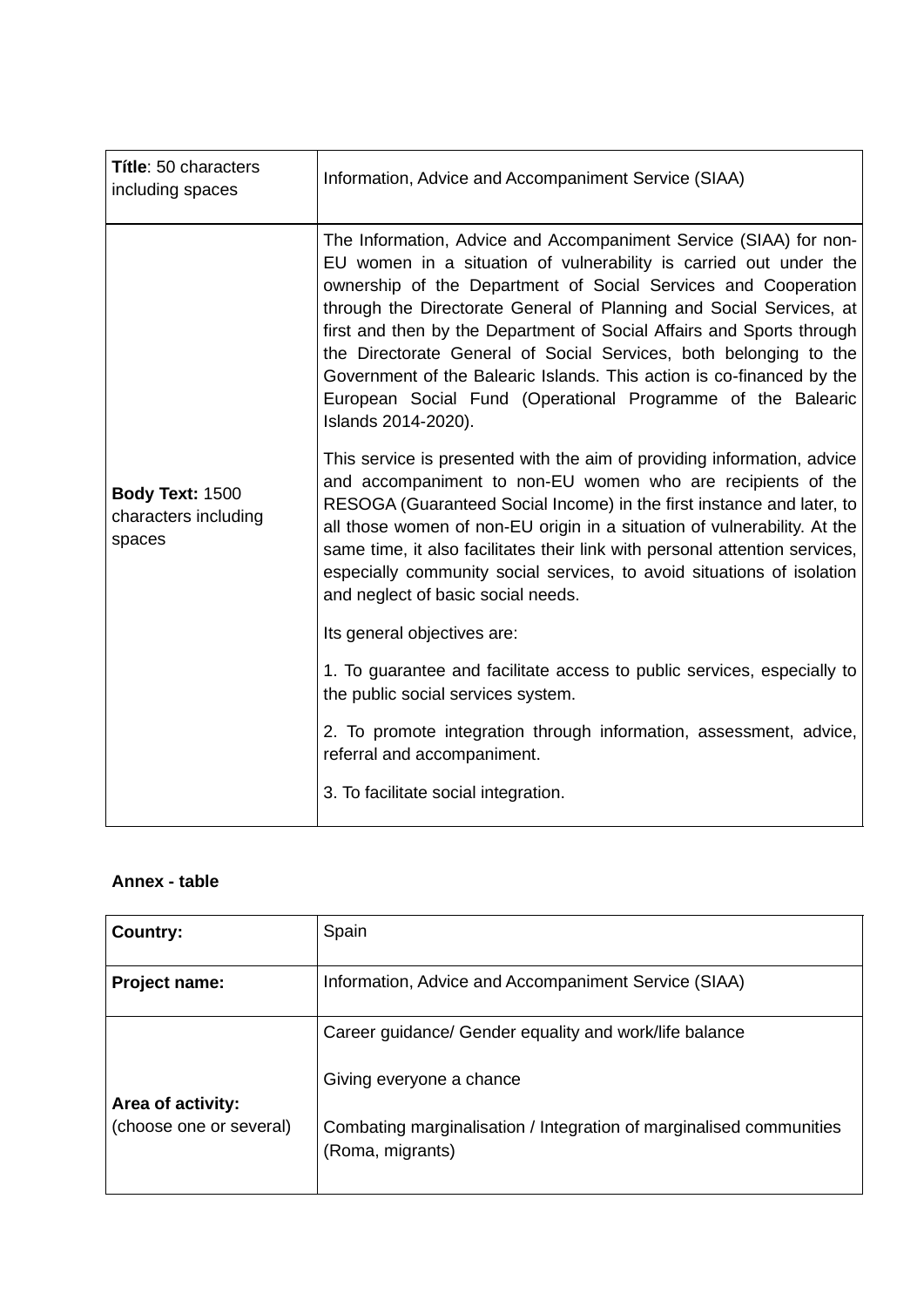|                                                                                                                                                                               | Inclusive Approaches/ Better Access to Social Services,<br>Homelessness and Exclusion from Housing, De-Institutionalisation,<br><b>Child Poverty</b>  |  |  |  |  |  |
|-------------------------------------------------------------------------------------------------------------------------------------------------------------------------------|-------------------------------------------------------------------------------------------------------------------------------------------------------|--|--|--|--|--|
| Key words:                                                                                                                                                                    | Equity, equality, service, assistance, support, social and labour<br>integration.                                                                     |  |  |  |  |  |
| <b>Project duration:</b>                                                                                                                                                      |                                                                                                                                                       |  |  |  |  |  |
| $(month)$ yyyy $-$ (month)<br>уууу                                                                                                                                            | (January) 2019 – (March) 2021 <sup>1</sup>                                                                                                            |  |  |  |  |  |
| <b>ESF contribution:</b>                                                                                                                                                      | 75.507,335 EUR.                                                                                                                                       |  |  |  |  |  |
| <b>Total budget:</b>                                                                                                                                                          | 151.014,67 EUR.                                                                                                                                       |  |  |  |  |  |
| <b>Number of participants:</b>                                                                                                                                                | In the year 2019 they have carried out a total of 34 interventions.                                                                                   |  |  |  |  |  |
| Quotes:<br>(e.g.<br>personal<br>experiences by persons /<br>beneficiaries)                                                                                                    |                                                                                                                                                       |  |  |  |  |  |
| <b>Organisation:</b>                                                                                                                                                          | Department of Social Affairs and Sports of the Government of the<br>Balearic Islands.<br>http://www.caib.es/govern/organigrama/area.do?coduo=3349⟨=ca |  |  |  |  |  |
| <b>Contact details:</b><br>Name of contact person<br>Email address<br>Telephone number<br>Organisation website<br>Social media accounts<br>Links to publications or<br>videos | Joan Miró Cordón<br>971 177 200 - ext. 69049                                                                                                          |  |  |  |  |  |

### **Metadata**

| <b>Description: 200</b> | Information, Advice and Accompaniment Service (SIAA) of the |
|-------------------------|-------------------------------------------------------------|
| characters including    | Autonomous Community of the Balearic Islands of Spain       |
| spaces – should mention |                                                             |

 $^1\,$  A maximum extension of two years is possible.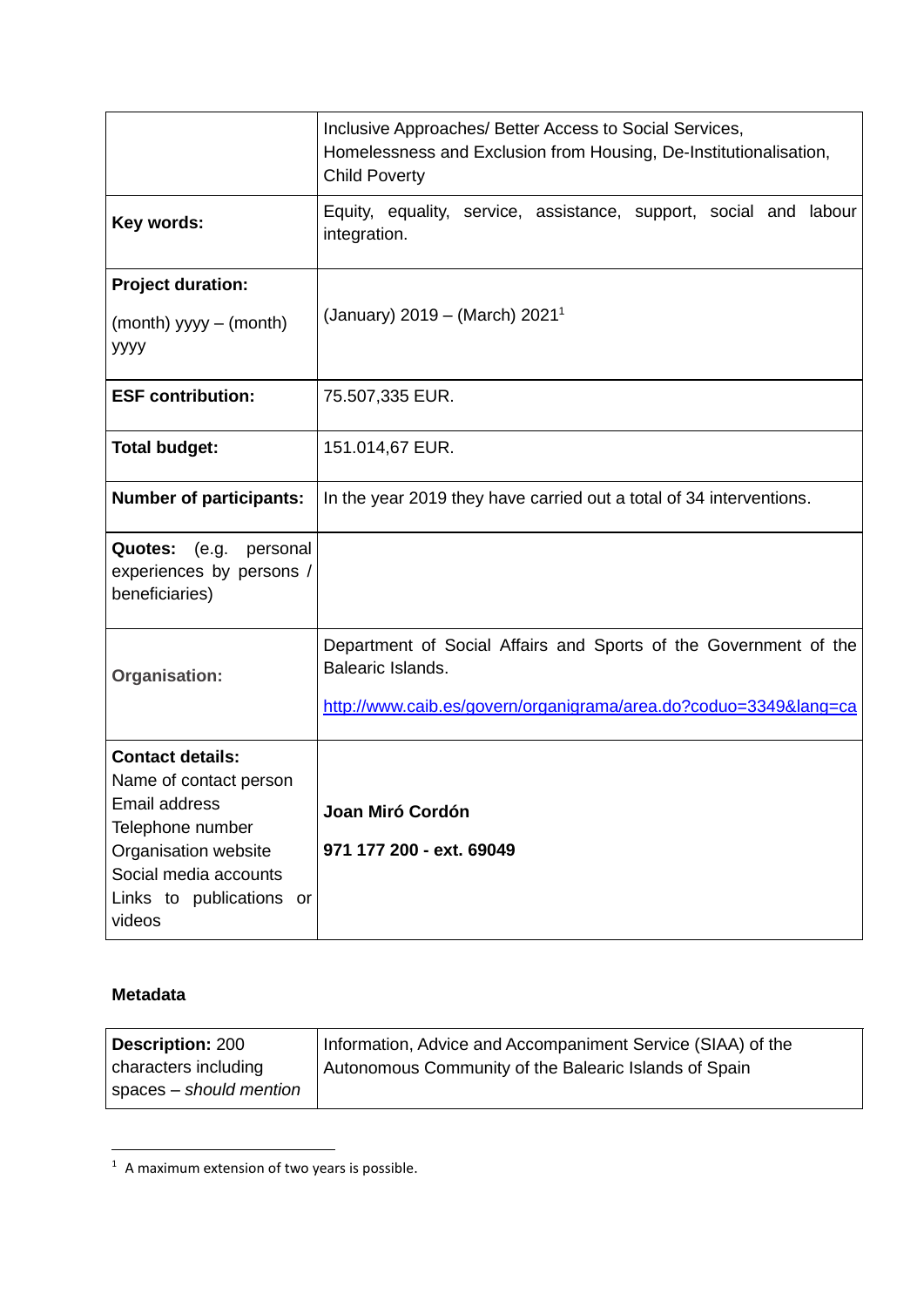| the country                                                                                           |                                                                                   |
|-------------------------------------------------------------------------------------------------------|-----------------------------------------------------------------------------------|
| Latitude                                                                                              | N39°11'22.88"                                                                     |
| Longitude                                                                                             | E2°31'16.9"                                                                       |
| Keywords:<br>Between 3-<br>4 taking into account<br>geography (by country),<br>theme and target group | Equity, equality, service, assistance, support, social and labour<br>integration. |

# **JUSTIFICATION FOR CRITERIA TO BE CONSIDERED AS GOOD PRACTICE**

## **1. The action has been adequately disseminated among the beneficiaries, potential beneficiaries and the general public.**

In order to find out whether the Information, Advice and Accompaniment Service (hereinafter SIAA) has followed the compulsory dissemination measures, both in the tendering phase and in the implementation and development of this action, the Communication Strategy of the ERDF/ESF OP 2014-2020 of the Balearic Islands and the Practical Manual of Information and Publicity of the ERDF/ESF OP 2014-2020 of the Balearic Islands, drawn up by the Government of the Balearic Islands, have been taken into account.

### During the tendering and contracting phase of the service.

Measure 2.1.3 of the above-mentioned Communication Strategy states that all administrative documentation (invitations to tender, administrative specifications and technical specifications, among others) relating to the implementation of actions co-financed by the ERDF or the ESF must adequately reflect existing co-financing by either of the two Structural Funds.

The requirements established in the strategy have been fulfilled within the SIAA tendering and contracting phase, showing the existing obligations in terms of communication both in the specifications and in the rest of the documents presented by the Autonomous Community of the Balearic Islands (CAIB, hereinafter), published both on the public sector contracting platform<sup>2</sup> and in the contractor's profile.

<sup>&</sup>lt;sup>2</sup> Website of the Public Sector Recruitment Platform: [https://contrataciondelestado.es](https://contrataciondelestado.es/)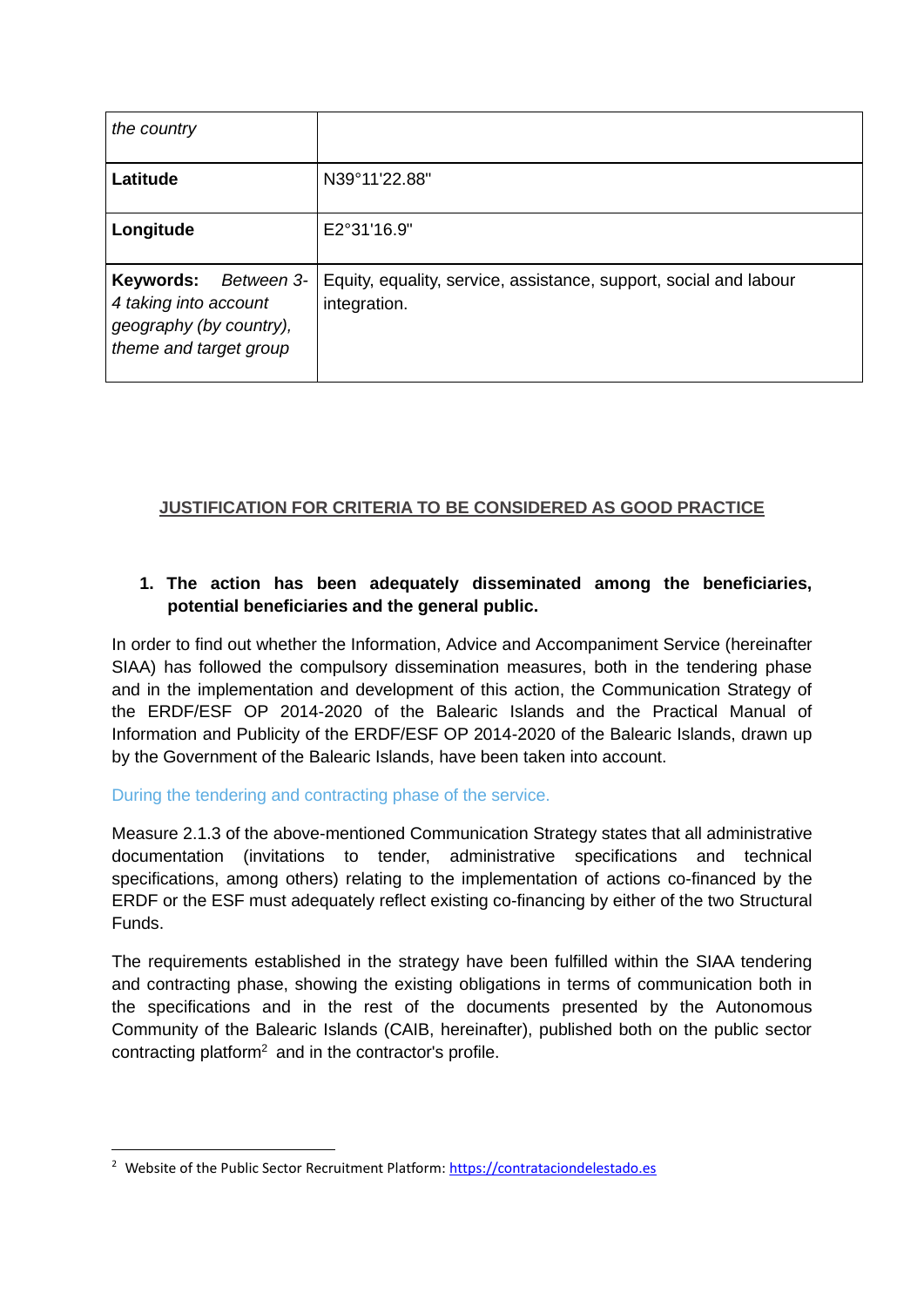All the documentation published during the period of the contracting and tendering phase shows the co-financing of this action by the ESF through the EU emblem, the reference to the Fund and the established slogan.

*Illustration 1: Examples of compliance with communication and publicity measures for the tendering of the performance.*

| ijl,<br>$\cdot$ .<br>europa<br><br>Fons Social Europeu<br>CONSELLERIA<br>inverteix en el teu futur<br>Inió Europea<br>SERVEIS SOCIALS<br>COOPERACIÓ                                                                                                                                                   | ₩<br>CONSELLERIA<br>europa $**$<br>Fons Social Europeu<br>SERVEIS SOCIALS<br>inverteix en el teu futur<br><b>COOPERACIÓ</b><br>Unió Europea<br>DIRECCIÓ GENERAL<br>/ PLANIFICACIÓ<br><b>I SERVEIS SOCIALS</b>                                                                                                                                                                                                                                                                |  |  |  |  |
|-------------------------------------------------------------------------------------------------------------------------------------------------------------------------------------------------------------------------------------------------------------------------------------------------------|------------------------------------------------------------------------------------------------------------------------------------------------------------------------------------------------------------------------------------------------------------------------------------------------------------------------------------------------------------------------------------------------------------------------------------------------------------------------------|--|--|--|--|
| EXPEDIENT DE CONTRACTACIÓ NÚM.: CONTR 2018/4258<br><b>TIPUS DE CONTRACTE: serveis</b><br>OBJECTE: servei de informació, assessorament i acompanyament de les dones<br>extracomunitàries perceptores de la Renda Social Garantida<br>ORGAN DE CONTRACTACIÓ: Consellera de Serveis Socials i Cooperació | PLEC DE PRESCRIPCIONS TÈCNIQUES QUE HA DE REGIR EL CONTRACTE DE SERVEIS<br>PER A LA GESTIÓ DEL SERVEI D'INFORMACIÓ, ASSESSORAMENT I<br>ACOMPANYAMENT DE LES DONES EXTRACOMUNITÀRIES PERCEPTORES DE LA<br>RENDA SOCIAL GARANTIDA (RESOGA)<br>1. Objecte del plec de prescripcions tècniques<br>L'objecte d'aquest plec de prescripcions tècniques és definir la forma i les condicions<br>en què s'ha de dur a terme el Servei d'informació, assessorament i acompanyament de |  |  |  |  |
| Resolució de l'òrgan de contractació per la qual s'exclou del procediment<br>de licitació a la Fundació per a la Formació i la Recerca                                                                                                                                                                | dones extracomunitàries perceptores de la RESOGA, com també facilitar la seva<br>vinculació amb els serveis d'atenció personal, especialment els serveis socials<br>comunitaris, per tal d'evitar situacions d'aïllament i de desatenció de les necessitats<br>socials bàsiques.                                                                                                                                                                                             |  |  |  |  |
| Fets                                                                                                                                                                                                                                                                                                  | El servei inclou també la coordinació i col·laboració continuada amb els professionals<br>dels diferents serveis socials, sanitaris, educatius,de totes les Illes Balears així com de<br>les entitats que treballen amb el col·lectiu beneficiari.                                                                                                                                                                                                                           |  |  |  |  |

Furthermore, the entity awarded the contract has been correctly informed about the cofinancing of this action by the ESF, within the framework of the Operational Programme of the Balearic Islands. The Technical Specifications specify the obligations acquired in terms of communication and publicity, making special mention of the obligation to include, as can be seen on page 4, the image of the ESF identification elements in all graphic material.

## *"Incloure a tot el material gràfic la imatge corporativa de la Conselleria de Serveis Socials i Cooperació, així com la imatge dels elements identificatius del FSE"*

## Execution phase of the Information, Advice and Accompaniment Service (SIAA).

All the informative materials elaborated, as well as the monitoring of the project, make reference to the co-financing by the Operational Programme of the ESF of the Balearic Islands.

Informative material on the service: an information leaflet on the service on offer, both in Spanish and Catalan.



### *Illustration 2: Leaflet on the SIAA.*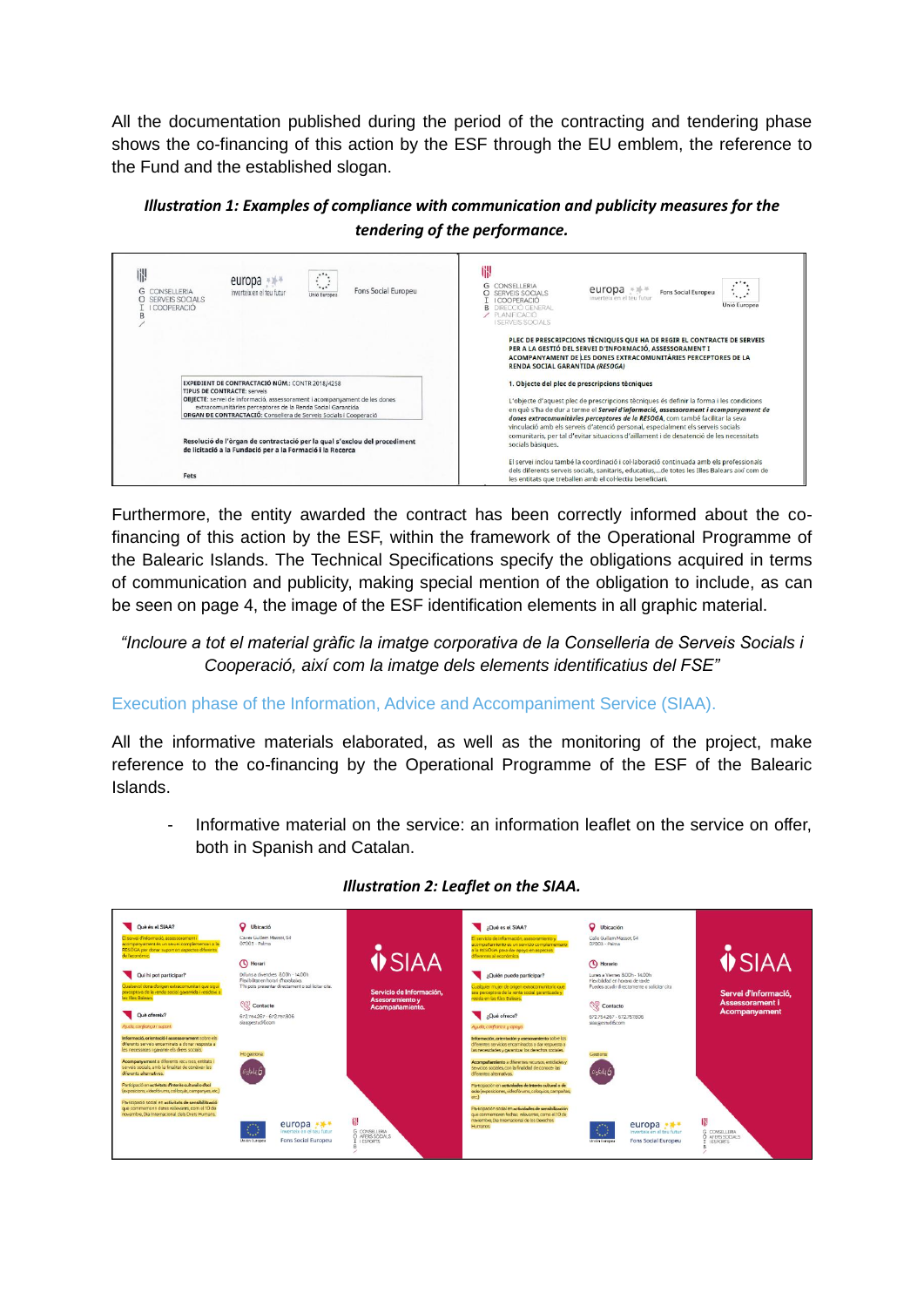Quarterly reports.



#### *Illustration 3: Quarterly reports of SIAA by Estudio 6.*

They show the evolution of the activity, its development and the assessment of the impact of the programme itself. The typology of the woman benefiting from the service, the results obtained previously in the different actions carried out and the care offered by the SIAA according to the typology of demand/need presented by the participants are made visible.

- Elaboration of informative materials, some directed to the professionals of the entities susceptible of derivation of the beneficiaries of the service and others oriented to the citizenship in general, and in particular to the women possible users of the same one. Both documents present information very similar to that already shown in the leaflets.

#### *Illustration 4: Information material aimed at potential beneficiaries and professionals.*

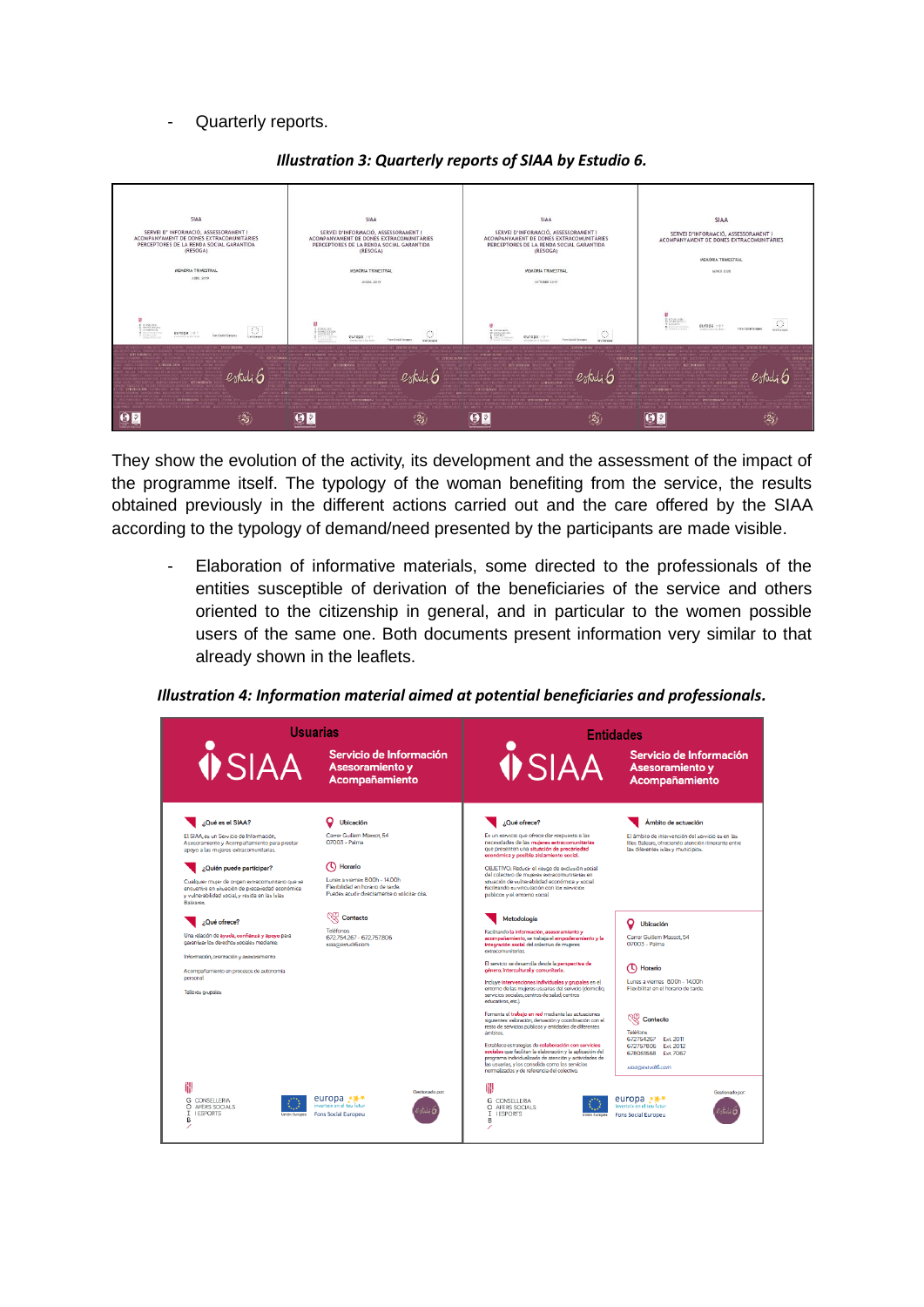Posters in the headquarters of the company that manages the service.

**HUDA BE** 

*Illustration 5: Dissemination of SIAA at the headquarters of Estudi 6 Gestió Socioeducativa, S.L.*

Celebration of different dissemination and information events:

To date, the following information roundtables have been set up with professionals from the different resources, social entities, regions and administrations of the islands of Mallorca, Menorca and Ibiza and with the different services that can refer users to the SIAA service, such as municipal social service centres, hospitals and health centres, third sector entities, etc.:

*Table 1: Information desks on the different islands.*

|                                | <b>MALLORCA</b> | <b>MENORCA</b> | <b>IBIZA Y</b><br><b>FORMENTERA</b> | <b>TOTAL</b> |
|--------------------------------|-----------------|----------------|-------------------------------------|--------------|
| $\sqrt{N^{\circ}}$ of meetings | 48              |                |                                     | 51           |
| $No$ of attendees              | 95              | 18             | 25                                  | 138          |

Through these informative roundtables, a large number of professionals from different fields of action have been reached, belonging to the different entities susceptible to referral and from the different Islands. All of them have been informed about the functioning of the SIAA and the objectives intended to be achieved within the framework of the same, as well as the necessary dissemination tasks to be carried out in order to reach a greater percentage of women who are in a situation of vulnerability.

All the information has been shown through a PowerPoint presentation which, in addition to publicizing the service, shows the co-financing by the ESF in the development of this activity, as can be seen in the following illustration.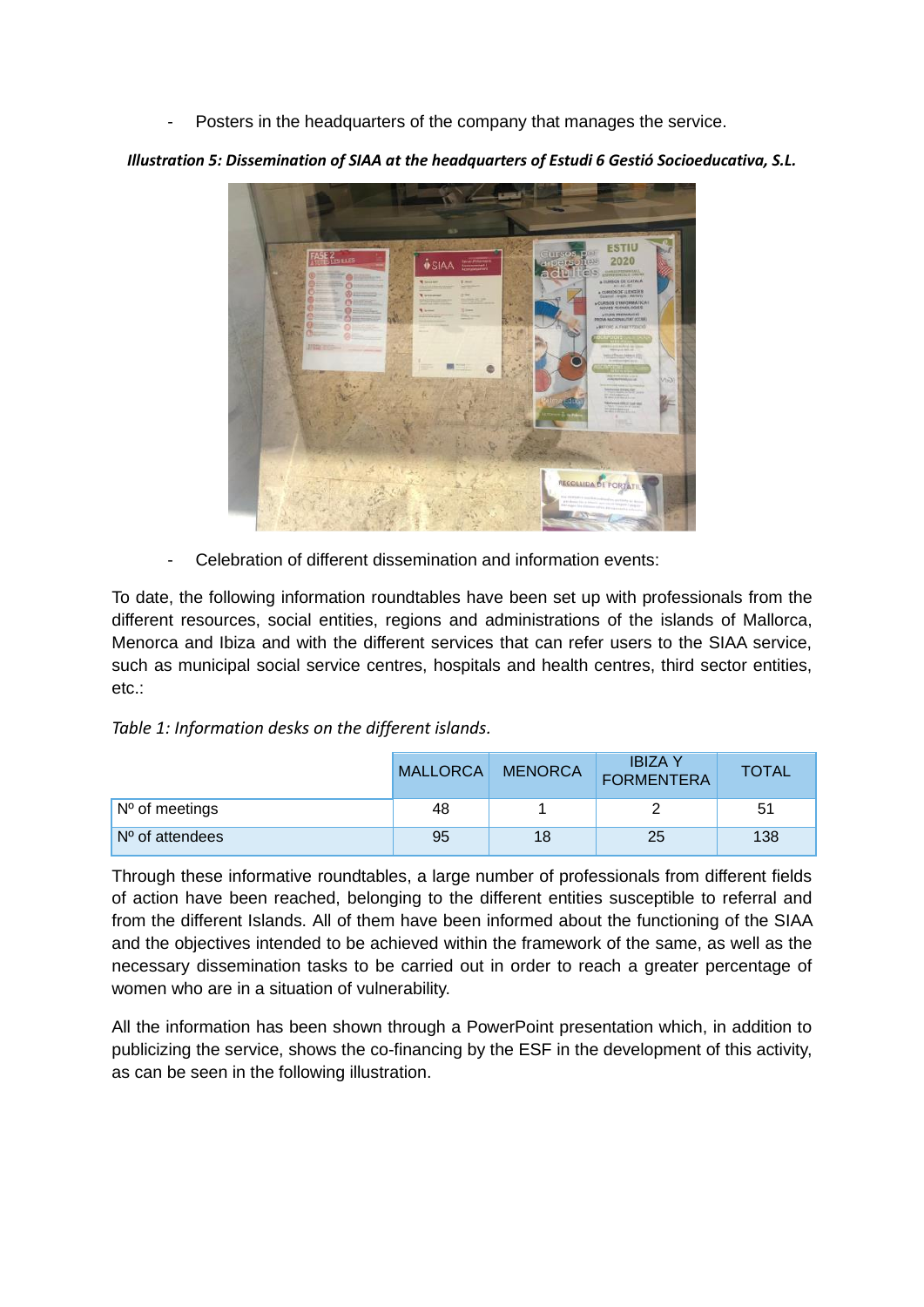

*Illustration 6: Cover of the Powerpoint shown at the SIAA training meetings.*

In view of the above, this action presents an appropriate dissemination strategy that complies with the Fund's communication requirements, based on: information tables with professionals, resources and entities; group information sessions with participants; individual information sessions; paper posters for entities and users; information leaflets; dissemination of the service via e-mail and dissemination in the SRs of the entities with which they are coordinated.

### **2. The action incorporates innovative elements.**

The SIAA is presented as a system of individual and multidisciplinary accompaniment in which, at first, the needs of the potential beneficiaries of the service are identified in order to provide them with the relevant solutions through their links with other personal care services (social and regional entities, administrations of the islands of Mallorca, Menorca and Ibiza and other services that may be referred to them) within the Balearic Islands. They work mainly with the local entities of the area, the Island Councils and those private entities of the third sector that also attend to people of foreign origin, mainly from outside the EU.

This is an own and personalized service, designed for each beneficiary woman, within the framework of a modernization process linked to other personal care services, especially community social services, through which it is intended to avoid possible situations of social exclusion of this group of vulnerable people, ensuring attention to their basic social needs.

Thus, the principles for which this action is considered innovative are the following: The integral and personalised intervention capable of identifying the needs of each person benefiting from the service; the connection with other personal care services, mainly public services that depend on the Social Services; the capacity to help and give a specific and personalised response to the demands presented by each person benefiting from this service; the carrying out of a social diagnosis with the data offered by the beneficiaries, from which an individualised action and follow-up plan is designed to inform, guide, advise, derive and accompany the users towards the different organisations or entities indicated; the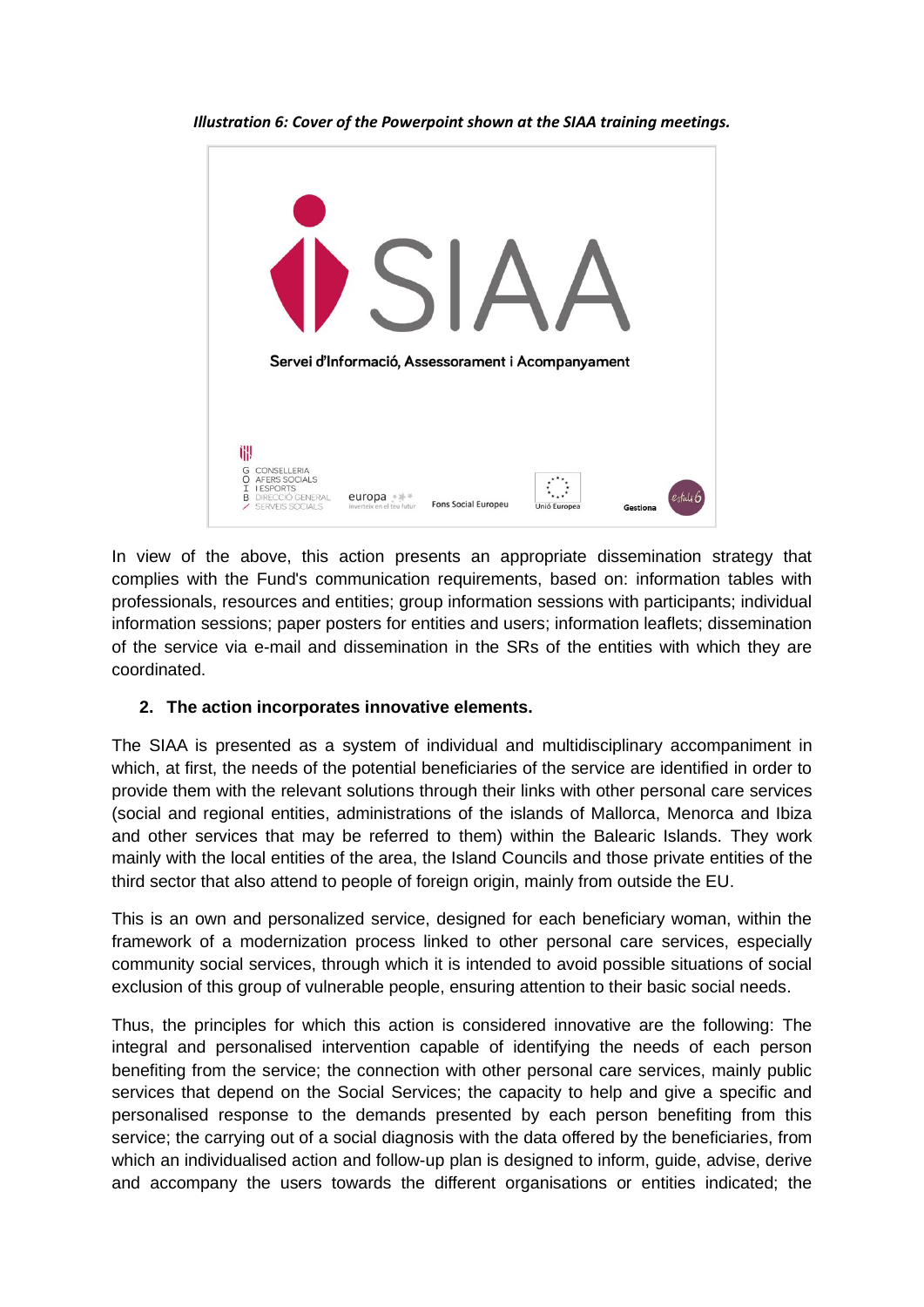ongoing evaluation and the final continuous assessment of the intervention process by an interdisciplinary team, formulating recommendations that allow improvements to be introduced and the extension of the people receiving the service in order to reach a greater number and thus generate a greater positive impact on the group of non-EU women in a situation of vulnerability.

At the same time, it is important to emphasize the involvement of private and public organizations for the development of this action, as well as the good reception by citizens.

### **3. Adequacy of the results obtained to the objectives set.**

Taking into account the number of non-EU women who have participated during the 2019 annual period, it can be said that the objectives set for this period by the SIAA have been achieved.

This service has made it possible to highlight the vulnerability of non-EU women who receive some form of social income or are in the process of receiving it (not only the Guaranteed Social Income, hereinafter RESOGA) and to achieve the effectiveness of the programme in terms of the real integration of users within the standardised care circuit of the public social services system.

In order to reach a greater number of women and for the impact of the service to be greater and, therefore, to provide support and a response to the needs and demands of non-EU immigrants resident in the Balearic Islands at risk of social exclusion, in the last quarter of the 2019 annual period it was decided to make a change and expand the universe of possible beneficiaries of the service to also include all those women of non-EU origin at risk of social exclusion, regardless of whether or not they were recipients of a minimum income. Therefore, the requirements for considering these women as possible beneficiaries of the SIAA were reduced, expanding the universe of recipients of this action, which meant an increase in its impact.

As an added value to the increase in the universe of possible recipients of the service, it should be noted that 73.9% of the total number of women contacted by telephone through the list offered decided to participate in the programme. Out of which, those who contacted the service directly, or those who came from referrals, in a 100% of the cases accepted to participate and be part of the program.

Taking into account the results obtained in the diagnosis of the 2019 annuity, it can be determined that this service has helped, accompanied, advised and informed the vast majority of women who decided to participate in the information sessions once contacted and, out of these, 100% of those who decided to participate in SIAA have been attended, giving visibility to the need for this instrument to favour the integration of the users.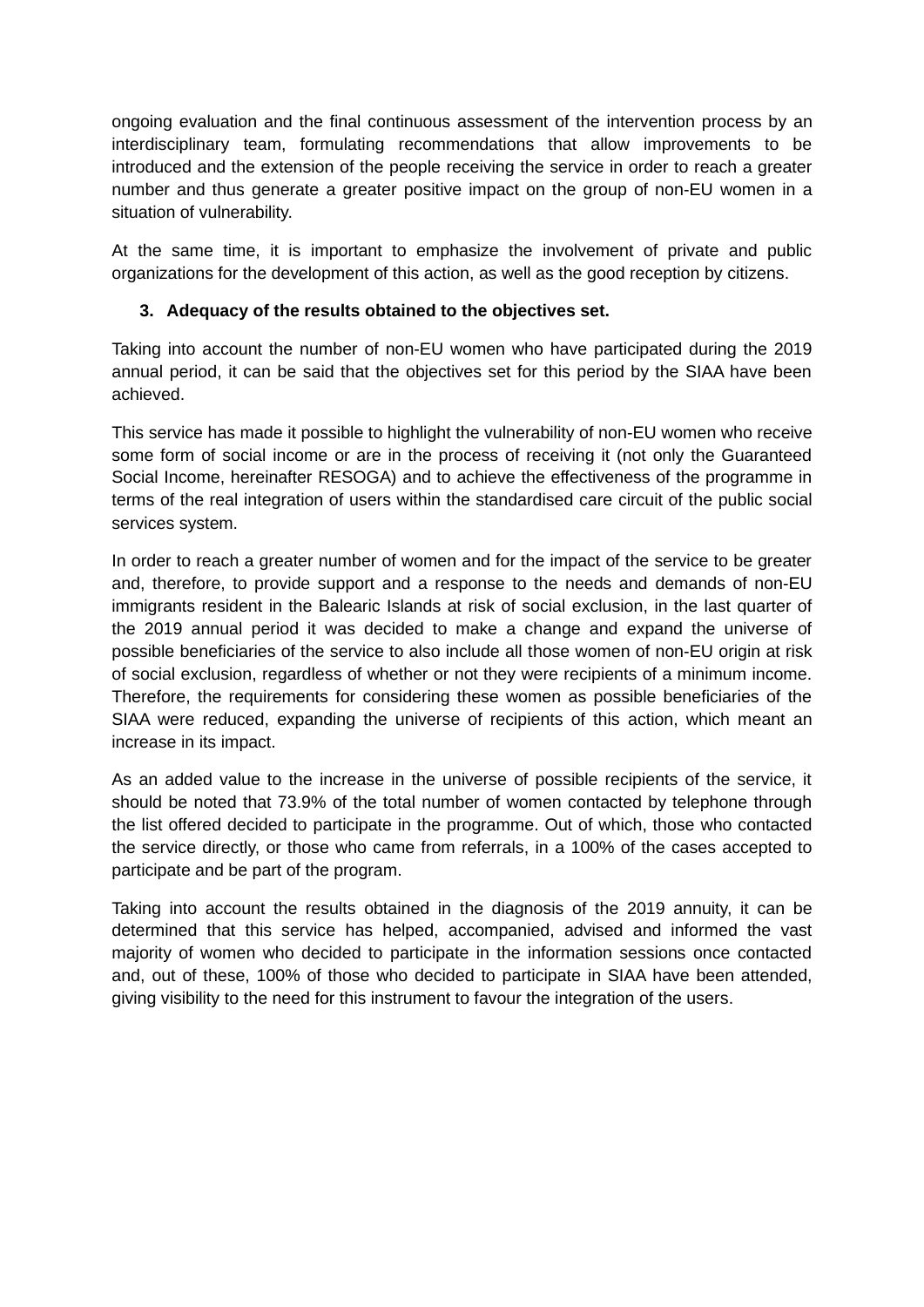*Table 2: Monitoring the SIAA programme in 2019 data.*

|                                          | Data on participants |           |                |           |              |
|------------------------------------------|----------------------|-----------|----------------|-----------|--------------|
|                                          | 1 quarter            | 2 quarter | 3 quarter      | 4 quarter | <b>Total</b> |
| Persons eligible to receive the service  | 480                  | 485       | 498            | 504       | 1.967        |
|                                          | 275                  | 273       | 276            | 392       | 1.216        |
| Of which you have contact details        | 57,3%                | 56,3%     | 55,4%          | 77,8%     | 61,8%        |
| Information sessions                     | 31                   | 4         | 2              | 9         | 46           |
|                                          | 11.3%                | 1.5%      | 0.7%           | 2.3%      | 3,8%         |
|                                          | 19                   | 4         | $\overline{2}$ | 9         | 34           |
| They agree to participate in the service | 61,3%                | 100,0%    | 100,0%         | 100,0%    | 73,9%        |

## **4. Contribution to the resolution of a problem or weakness detected in the territorial scope of implementation.**

The foreign population in the Balearic Islands is growing annually, increasing in recent years by almost 16%, with values higher than those that existed before the crisis in 2008. This increase is more visible in the case of the population with non-EU nationality, rising from 92,196 people in 2015 to 109,891 in 2019, according to the provisional data as of the 1st of January 2019 reported by the National Statistics Institute (INE), representing a growth of 19%. If we differentiate by sex, the increase has been greater among women than among men (20.8% and 17.7%, respectively). All of this contextualisation showed that there was a greater number of women with non-Community nationality living in Illes Balears, mainly from South America (42.3%) and Africa (28.2%). Of the 34 women who were the final beneficiaries of the action in the year 2019, 46.8% were of African origin, 37.5% were from South America and 15.6% were from Eastern Europe.

Of the total number of foreign women, those who have nationalities different from those of the European Union mainly, present a double discrimination: first for being women and second for being born in a country outside Europe. Therefore, it is necessary to pay attention to this group that is increasing every year and that can be the object of negative prejudices that affect their vulnerability and therefore their social exclusion.

In order to face this social challenge and achieve equality in access to benefits and/or assistance and their integration, public intervention is necessary to reduce social exclusion and the vulnerability of these people, which affect different areas of their lives. That is why the SIAA presents an integrative approach with which, through the social diagnosis that is made of each beneficiary, to know what their needs are and meet their demands, intervening in very different areas of work that have a direct impact on women themselves and their environment. In this way, a beneficiary woman can present more than one demand for help and at the same time, the diagnosis can detect needs in several areas, being those that accumulate the highest number of demands/needs those that have to do with Social Services Centres (CMSS), followed by basic needs (food, energy social bonds, laundry service, etc.), and those that have to do with the labour market. Bearing all this in mind, this care can be provided in three different types of intervention: advice and information, guidance and referral and, finally, accompaniment and supervision, achieving this integrity in the provision of the service.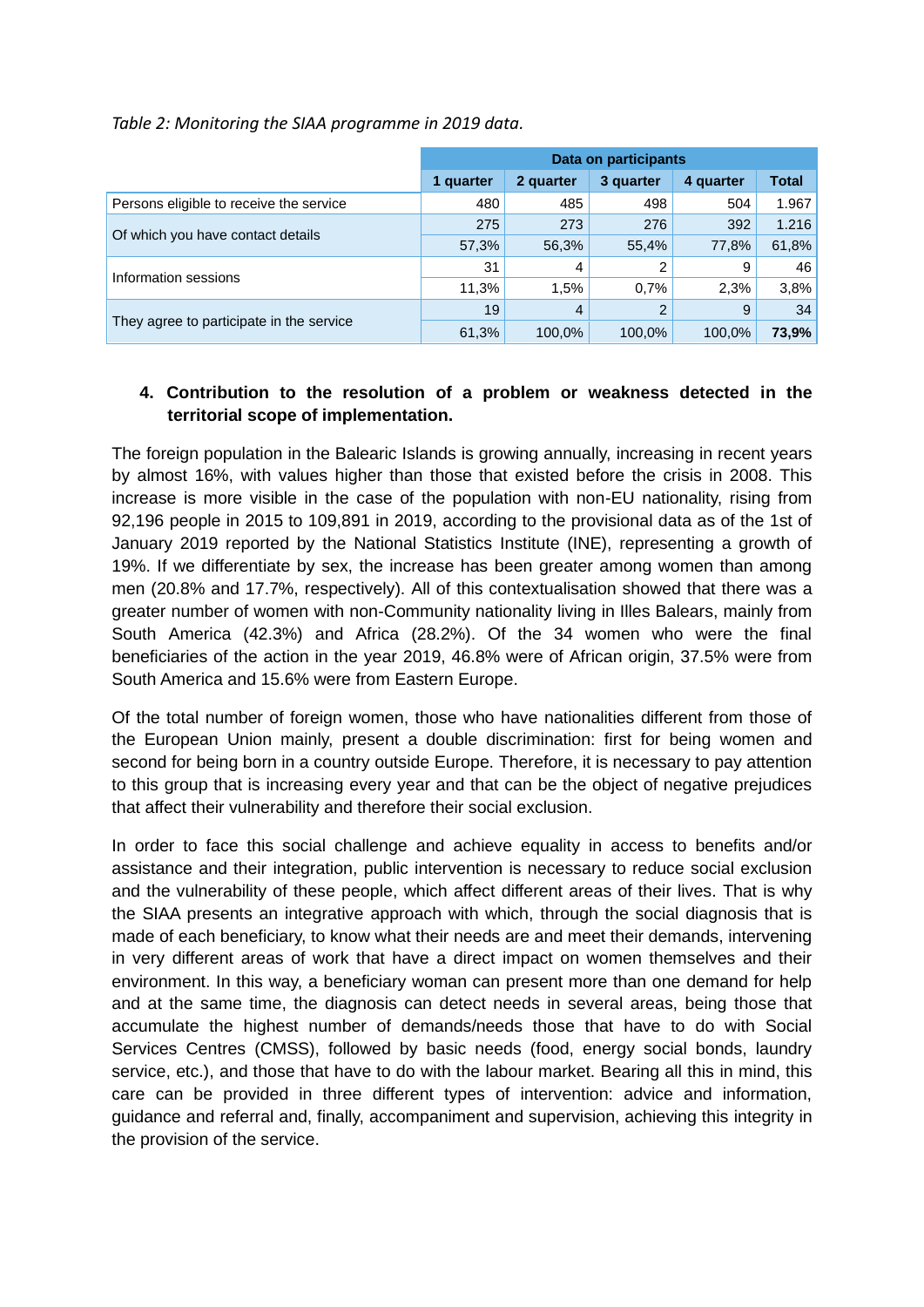## **5. High degree of coverage of the target population.**

The SIAA covers the needs of non-EU women living on the Balearic Islands, making it a very valuable programme with which to guide, inform, help and accompany these people and try to reduce their vulnerability by promoting their integration into society.

In order to know the degree of coverage of the SIAA, two measurements must be taken into account. The first of these has to do with the quantitative data which, taking into account all that has been said above, show very satisfactory results during the 2019 annual period, but not only because, thanks to the dissemination of word of mouth by the women users of the service themselves and through referrals from other entities, the coverage of the service has expanded considerably. Thus, as of 20 May 2020, there were 106 active cases involving women with different needs and demands.

All of the above cannot be understood without taking into account the second of the measurements, that which highlights the importance and added value of this service, which has to do with the characteristics of the group of non-EU women. The latter is so important that, taking into account the population for which this service is intended, there has been a change in the potential users and the target audience of this service has been expanded, increasing its positive impact.

Moreover, this service covers the whole territory of the Balearic Islands in order to reach the largest number of women possible beneficiaries, although the territoriality of this Autonomous Community and its population distribution means that most of the resources are allocated to the island of Mallorca.

At the same time, it is necessary to highlight the high degree of adaptation of the service to the demands and needs registered and its capacity to promote the integration of these women, as well as to guarantee the access to other complementary public services that can contribute to solve their requests or demands.

# **6. Consideration of the horizontal criteria of equal opportunities and nondiscrimination, as well as social responsibility and environmental sustainability.**

The general objectives of the SIAA are to guarantee the social integration of women with non-EU nationality through access to public services, especially to the public system of Social Services of the Balearic Islands. Therefore, it is an action that is fully focused on equal opportunities and non-discrimination mainly of these women who are potentially more susceptible to suffer vulnerability and social exclusion.

This service seeks to provide coverage to a population at risk of social exclusion, ensuring that all recipients can access the public social services system under equal conditions and that there is no discrimination by sex, ethnicity, age, sexual orientation, family situation, religion, language, ideology, etc.

As determined in article 25 of the United Nations Universal Declaration of Human Rights of 1948, it is proclaimed that: "Everyone has the right to a standard of living adequate for the health and well-being of himself and of his family, including food, clothing, housing and medical care and necessary social services. The Social Services Act of 11th June, Act